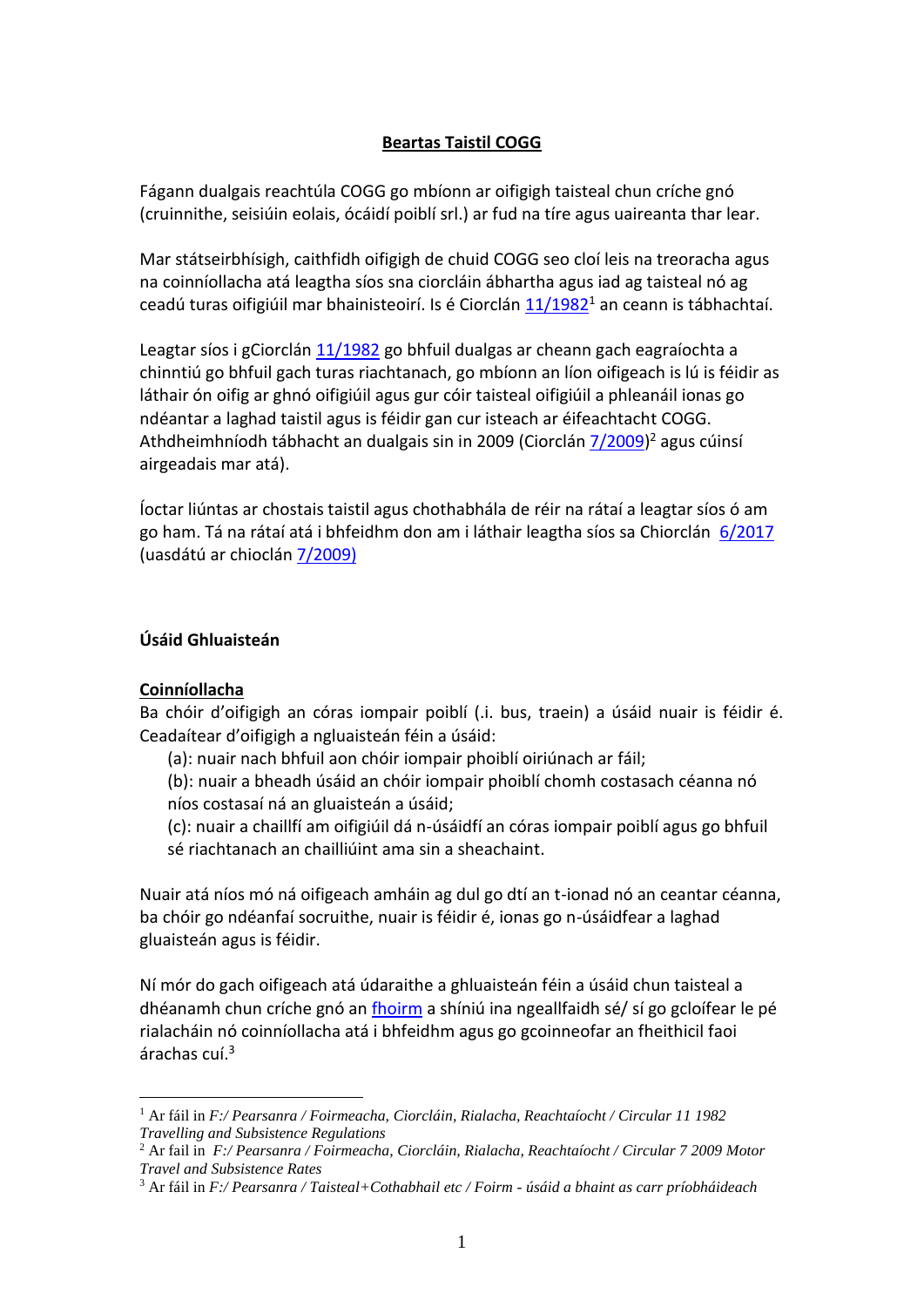# **Liúntas Míleáiste**

Íoctar liúntas míleáiste de réir na rátaí a leagtar síos ó am go ham. Tá na rátaí atá i bhfeidhm don am i láthair leagtha síos i gCiorclán 5/2017 (uasdátú ar chiorclán 7/2009)

Ní íoctar an liúntas míleáiste as an gcuid de thuras gur ionann é agus an ghnáthshlí idir an Oifig agus baile an oifigigh atá i gceist.

Nuair a imíonn oifigeach ar thuras díreach ón mbaile, áireofar fad an turais chun críche an liúntas míleáiste, ón mbaile nó ón Oifig, cibé acu is giorra.

### **Sábháilteacht**

<u>.</u>

Thar aon ní eile, tá dualgas ann gach ní is féidir a dhéanamh chun an priacal a bhaineann le tiomáint a laghdú an oiread agus is féidir.

- D'fhonn na hAchtanna agus Rialacha riachtanacha um Thrácht Bóthair a chomhlíonadh, ní mór do gach tiománaí feithicle a chinntiú go bhfuil an fheithicil coinnithe i gcaoi mhaith agus seiceáil rialta a dhéanamh ar shoilse, comharthaí, coscáin, ola, boinn srl. agus gach locht a chur ina cheart láithreach bonn.
- Ní cóir glaonna fóin phóca a dhéanamh/fháil le linn tiomána. Is cóir don tiománaí tarraingt isteach le taobh an bhóthair chun fón a úsáid.
- Ní cóir d'éinne tiomáint faoi thionchar drugaí nó alcóil.
- Is cóir géilleadh do gach riail tráchta a bhaineann le coisithe agus feithiclí.
- Is cóir gach feithicil a thiomáint laistigh de na teorainneacha reatha luais i gcónaí.
- Is cóir sosanna rialta a ghlacadh ón tiomáint. Caithfear cur san áireamh chomh maith na huaireanta oibre agus tréimhsí sosa atá leagtha síos in altanna 11 agus 12 san [Acht um Eagrú Ama Oibre 1997.](file:///C:/Users/pol.COGG/AppData/Local/Microsoft/Windows/Sláinte%20agus%20Sábháilteacht/Foilseacháin%20&%20Reachtaíocht%20Shabháilteachta/Organisation%20of%20Working%20Time%20Act,%201997.pdf)<sup>4</sup>
- Is cóir na sceidil/turais oibre a phleanáil ar shlí a sheachnóidh ardmhíleáiste leanúnach agus iarmhairtí leanúnacha tuirse. Ní cóir tiomáint nuair atá tuirse ort agus is cóir duit stopadh thar oíche, in áit tiomáint abhaile, má tá tuirse ort tar éis do chuid oibre a chríochnú.

Tá dea-chomhairle maidir le teacht roimh agus dul i ngleic leis an tuirse agus tú ag tiomáint ar fáil i leabhrán a d'fhoilsigh an tÚdarás um Shábháilteacht ar Bhóithre: *[Driver Tiredness the Facts](file:///C:/Users/pol.COGG/AppData/Local/Microsoft/Windows/Sláinte%20agus%20Sábháilteacht/Foilseacháin%20&%20Reachtaíocht%20Shabháilteachta/Driver%20Fatigue%205%20FA.pdf)* . 5

Iarrtar ar gach ball foirne an Beartas seo a léamh agus a chur i bhfeidhm.

<sup>4</sup> Ar fáil in *F:/ Sláinte agus Sábháilteacht / Foilseacháin & Reachtaíocht Shábháilteachta / Organisation of Working Time Act, 1997.* Féach leat freisin an leabhrán faoi reachtaíocht chéanna (*F:/ Pearsanra / Ciorcláin, Rialacha, Reachtaíocht agus foirmeacha [/ workinghours](file:///C:/Users/pol.COGG/AppData/Local/Microsoft/Windows/Pearsanra/Foirmeacha,%20Ciorcláin,%20Rialacha,%20Reachtaíocht/workinghours.doc)*

<sup>5</sup> Ar fáil in *F:/ Sláinte agus Sábháilteacht / Foilseacháin & Reachtaíocht Shábháilteachta / Driver Fatigue 5 FA*